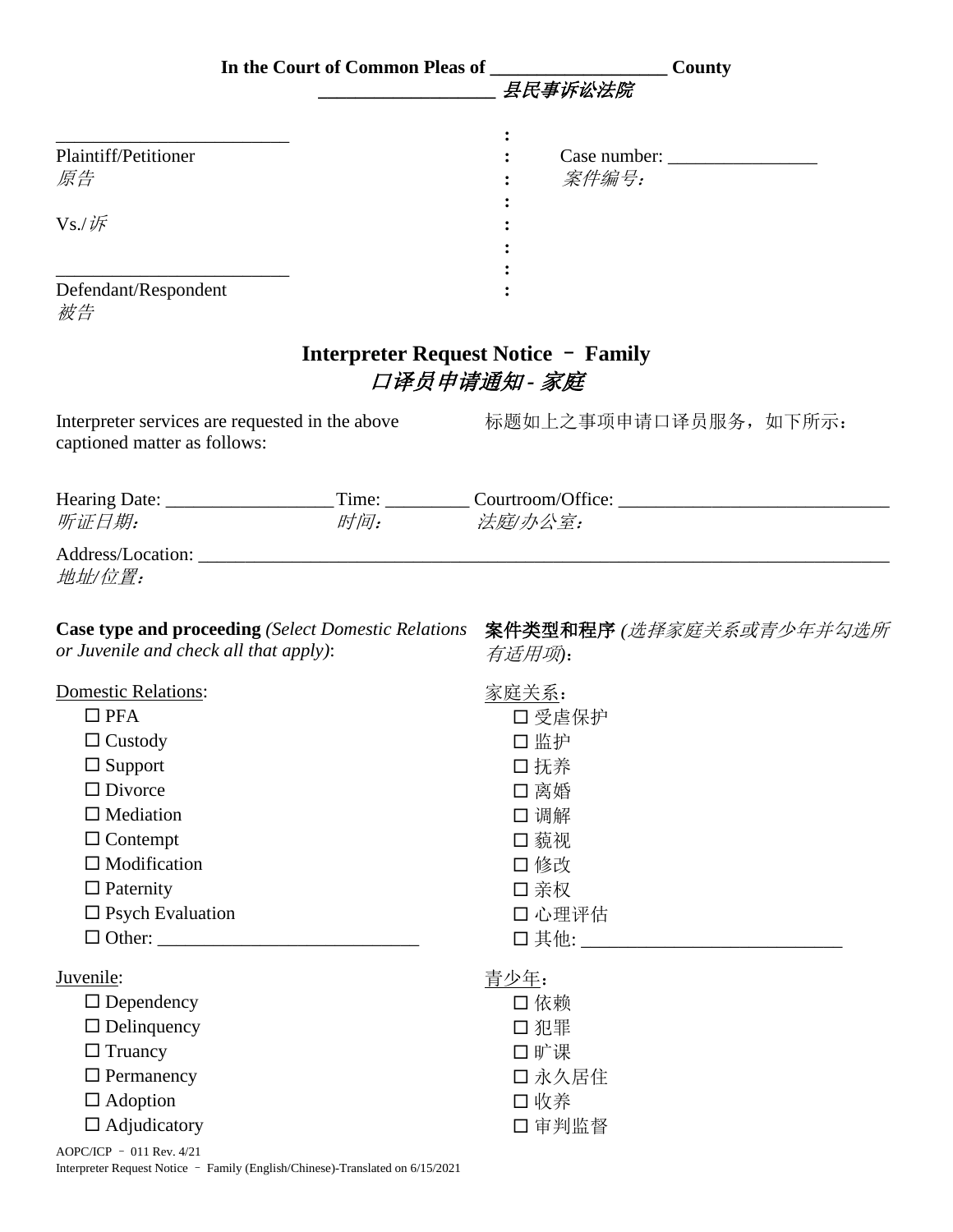| $\Box$ Termination<br>$\Box$ Detention<br>$\Box$ Probation                                                                                                                                                                                         | 口终止<br>口拘留<br>□ 缓刑                                                                                                            |
|----------------------------------------------------------------------------------------------------------------------------------------------------------------------------------------------------------------------------------------------------|-------------------------------------------------------------------------------------------------------------------------------|
| Proceeding:<br>$\Box$ Motion<br>$\Box$ Preliminary<br>$\Box$ Hearing<br>$\Box$ Master<br>$\Box$ Trial<br>$\Box$ Status                                                                                                                             | 程序:<br>口动议<br>口 初步程序<br>口听证<br>口主程序<br>口 审判<br>□状态<br>口其他: _________________                                                  |
| Name of person (LEP) needing the interpreter:                                                                                                                                                                                                      | 需要口译员的人员姓名(LEP):                                                                                                              |
| LEP relationship to case:<br>$\Box$ Defendant/Respondent<br>$\Box$ Plaintiff/Petitioner<br>$\Box$ Witness<br>$\Box$ Minor/Child<br>$\Box$ Juvenile<br>$\Box$ Parent/Person in loco parentis<br>$\Box \; \mbox{other:} \; \underline{\hspace{2cm}}$ | LEP 与案件的关系:<br>□ 被告<br>□ 原告<br>口证人<br>口未成年人/儿童<br>口青少年<br>$\square$ 父母/ in loco parentis 人<br>□ 其他: _________________________ |
| Language (Select foreign or sign language and<br>provide all requested information):                                                                                                                                                               | 语种(选择外语或手语并提供所有必要信息)                                                                                                          |
| Foreign language:                                                                                                                                                                                                                                  | 外语:<br>□ 所用语言: _____________________<br>方言(如适用): ______________                                                               |
| Sign language:<br>$\Box$ American Sign Language<br>$\Box$ Foreign sign language (country):                                                                                                                                                         | 手语:<br>口 美国手语<br>□ 其他非 ASL: _______________<br>□ 外国手语 (国家) : _________________                                                |
|                                                                                                                                                                                                                                                    | 原籍国:_____________________________                                                                                             |
|                                                                                                                                                                                                                                                    | 地区/省份(如已知): ________________                                                                                                  |
| Does the LEP speak a second language? $\square$ Yes $\square$ No                                                                                                                                                                                   | LEP 是否说另一种语言? 口是 口 否                                                                                                          |
|                                                                                                                                                                                                                                                    | 其他语言: __________________________                                                                                              |